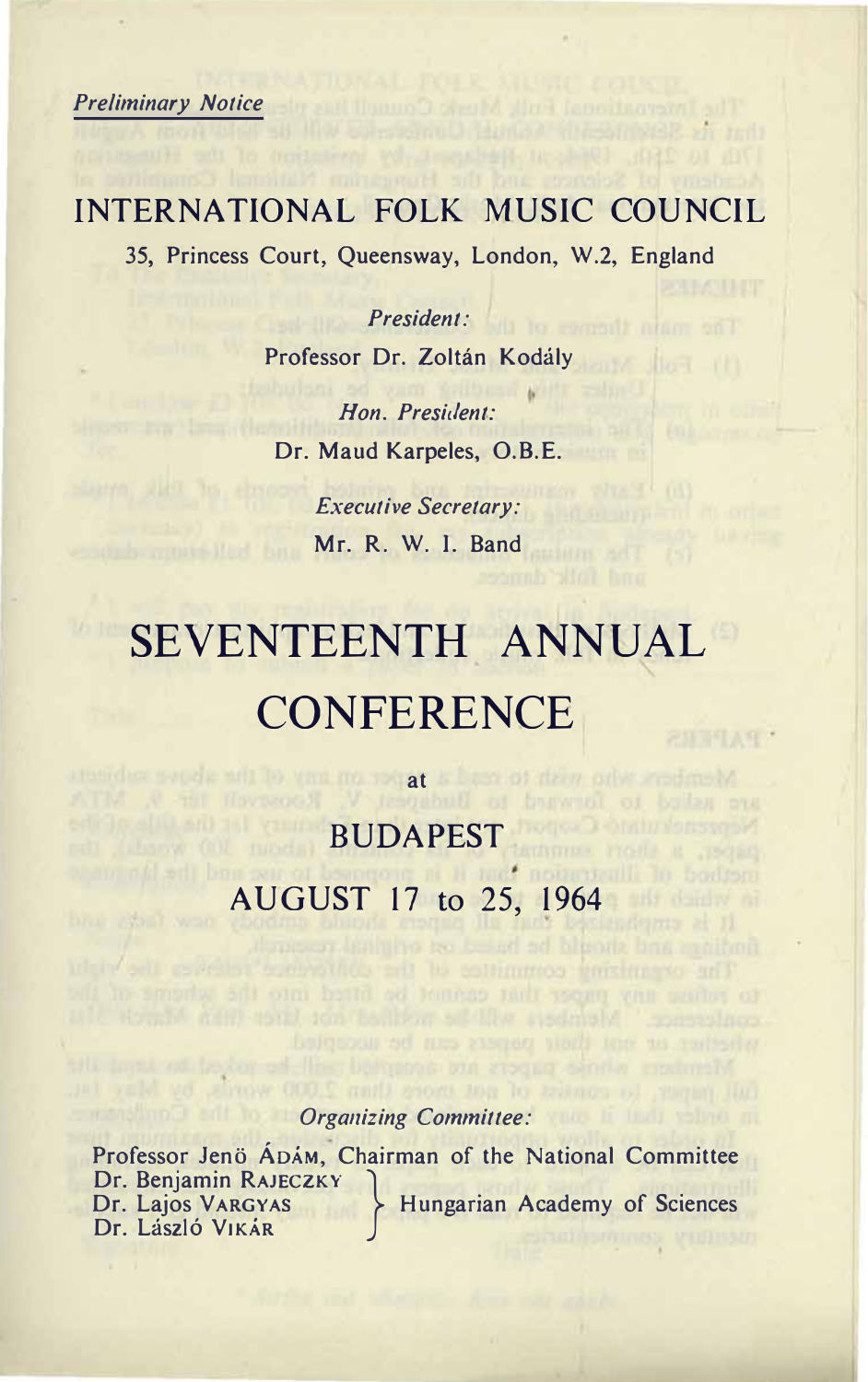The International Folk Music Council has pleasure in announcing that its Seventeenth Annual Conference will be held from August 17th to 25th, 1964, at Budapest, by invitation of the Hungarian Academy of Sciences and the Hungarian National Committee of the International Folk Music Council.

#### **THEMES**

The main themes of the Conference will be:

- (1) Folk Music and Music History. Under this heading may be included:
	- (a) The interrelation of folk (traditional) and art music in music history.
	- (b) Early manuscript and printed records of folk music (including dance).
	- (c) The mutual influences of court and ball-room dances and folk dances.
- (2) Methods of classification and lexicographical arrangement of tunes in folk music collections.

#### **PAPERS**

Members who wish to read a paper on any of the above subjects are asked to forward to Budapest V. Roosevelt tér 9, MTA Népzenekutató Csoport, not later than February 1st the title of the paper, a short summary of its contents (about 300 words), the method of illustration that it is proposed to use and the language in which the paper is to be read.

**HOMESBERG** 

It is emphasized that all papers should embody new facts and findings and should be based on original research.

The organizing committee of the conference reserves the right to refuse any paper that cannot be fitted into the scheme of the conference. Members will be notified not later than March 31st whether or not their papers can be accepted.

Members whose papers are accepted will be asked to send the full paper, to consist of not more than 2,000 words, by May 1st, in order that it may be circulated to members of the Conference.

In order to allow opportunity for discussion, the maximum time that can be allotted to each paper is twenty minutes, including illustrations. Those whose papers have previously been circulated will not be required to read the paper, but may instead give supplementary commentaries.

#### INTERNATIONAL FOLK MUSIC COUCIL

#### SEVENTEENTH ANNUAL CONFERENCE AUGUST 17TH TO 25TH, 1964

#### REGISTRATION FORM

To The Executive Secretary, International Folk Music Council 35, Princess Court, Queensway, London, W.2, England.

 $*$  I enclose £3 10s, 0d, (or the equivalent in other currency) representing membership subscription and registration fee.

\* I enclose £1 10s. 0d. (or the equivalent in other currency) as registration fee, my subscription already having been paid.

\* I will pay my registration fee on arrival in Budapest.

<sup>\*</sup> I propose to submit a paper in Section

**Title** 

Language

**Illustrations** 

**Name** 

(CAPITAL LETTERS)

Title (Dr., Prof., Mr., Mrs., Miss, etc.)

Organization represented, if any

**Address** 

(CAPITAL LETTERS)

**Signature** 

Date

 $\overline{4}$ 

\* Strike out whatever does not apply.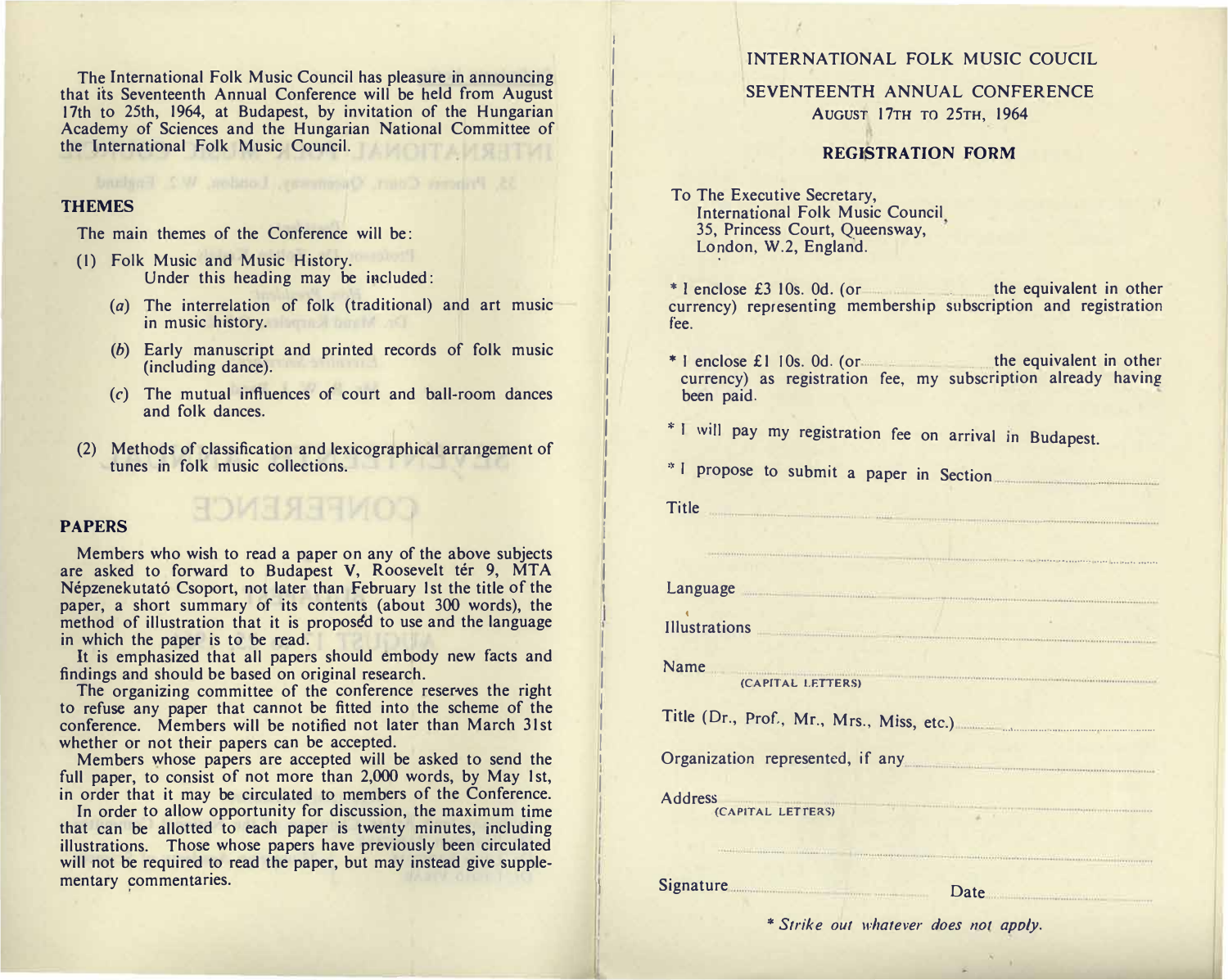## **INTERNATIONAL FOLK MUSIC COUNCIL**

## **SEVENTEENTH ANNUAL CONFERENCE -
&K7} "K8} (%!}** AUGUST 17TH TO 25TH, 1964

#### **- - --**  APPLICATION FOR ACCOMMODATION

To MTA Népzenekutató Csoport, Roosevelt Tér 9, **Budapest, V, HUNGARY.** 

Budapest, V, HUNGARY.<br>I wish accommodation to be reserved for me for the nights of

to

in category **and the CoronAlly support of**  $\bullet$  **Full board/Half board** 

 $*$  I require a single room

\* I am willing to share a room

(If there is anyone with whom you wish to share, please give name):

-- 8

Name of Applicant  **-**  (CAPITAL LETTERS)

Address  **-**(CAPITAL LETTERS)

Signature

Date

 $N$ OTE: The Conference will begin on the afternoon of **August 17th and finish at midday on August 25th.** 

 -

 *\* Strike out whatever does not apply.*

#### **--** LANGUAGES

Papers should be read in English or French. German and Russian may also be used for the discussions.

**ИЗДГАВОМИОГОА** 

#### **-**  ROUND TABLE DISCUSSIONS

imported bound bodycards

**Meetings, open to all members, will be held to discuss:** 

- $(a)$  Folk music (including dance) in education. (Introductory speakers to be announced.)
- *(b)* The Report of the Folk Dance Committee.

#### **-**  SPECIAL MEETINGS

Meetings, with restricted participation, will be held of the Radio and Record Library Committee, the Text Study Group and the Music Instruments Study Group.

#### **- -**  GENERAL ASSEMBLY

A meeting of the General Assembly of the International Folk **Music Council will be held during the period of the Conference.** Items for the Agenda must be received not later than May 1st.

#### **- -** PERFORMANCES, CONCERTS AND EXCURSIONS

Entertainments offered by the Hungarian Committee of the IFMC and the Hungarian Institute of Cultural Relations will include performances of folk dance and folk song by authentic traditional groups, a concert of folk music arrangements, and an excursion **to country villages to see living folklore.** 

#### POST CONFERENCE TOURS

Arrangements will be made for special tours in Hungary to take place after the Conference. Particulars will be announced later.

#### MEMBERSHIP

Participation in the Conference is open to members of the International Folk Music Council (annual subscription £2, or \$6) **on payment of an additional registration fee of £1 10s. or \$4.50.** 

1. Days are all 2 and their art to